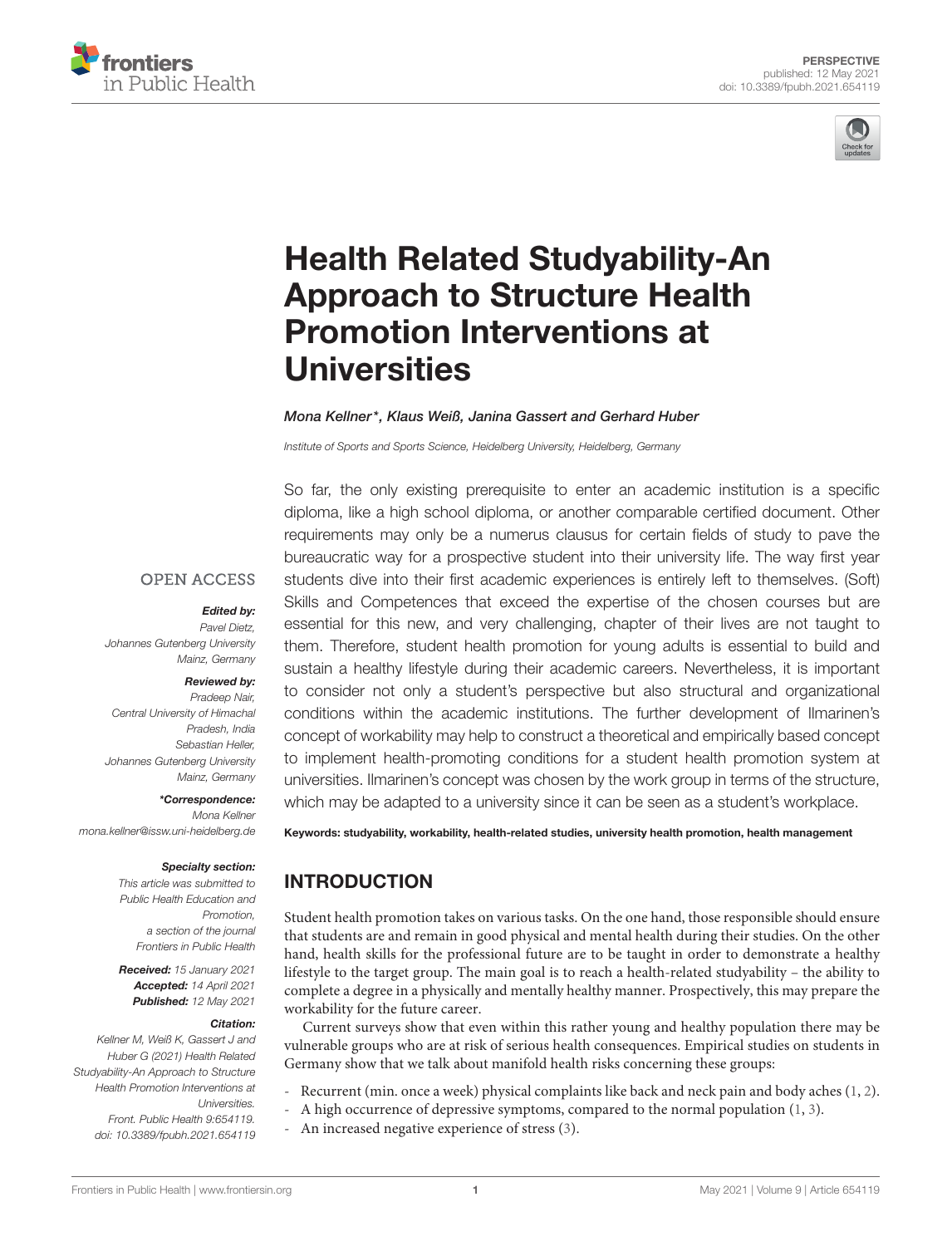- ¾ of the target group do not reach the recommendations for physical activity given by the World Health Organization (WHO) [\(1\)](#page-3-0).
- An increased prescription of antihypertensive and antithrombotic drugs [\(2\)](#page-3-1).

Analyses show that the population is highly prone to progressive metabolic, orthopedic, and mental health risks. In accordance with the approach of primary prevention and health promotion it is essential to intervene at this point in order to halt this negative development.

Even students who are meant to be healthy for the moment are exposed to these risk factors. Primary preventive action must be taken at this point to ensure that the health status of these young people does not deteriorate dramatically resulting in distal effects later in their working lives.

However, health promotion interventions should not only focus on the behavior of the students. At the same time, it must be determined which conditions at universities have to be addressed to enable healthy studies. For this purpose, an already existing model from workplace health management is to be adapted and enhanced to the students' needs and the university setting. The model ultimately serves as a heuristic, and to identify but also to develop and evaluate measures for areas of action in primary prevention. Moreover, it may be used to adapt the overall structures and conditions.

## HOUSE OF WORKABILITY

The house of workability is a theoretical concept to determine the resources and the needs of employees in a multifunctional context. This model was developed on the basis of empirical findings related to the workability index (WAI) by a work group of the Finnish Institute for Occupational Health (FIOH) around Juhani Ilmarinen [\(4\)](#page-3-3). "Work ability can be defined as the balance between human resources and the demands of work" [\(5\)](#page-3-4). This ability is based on various factors, which are influenced not only by the employee but also by the employer/company [\(4,](#page-3-3) [6\)](#page-3-5).

The WAI is a construct from the point of view of occupational health. It is used as a predictor for any kind of inability to work, such as sickness absences or early retirements. Thus, it is a well-established assessment tool, which is often used in the workplace setting.

The underlying theoretical model, the house of workability, pursues a less deficit-oriented goal and tries to represent those resources, which are the basics of workability, in a house with several floors. The focus of the model is substantiating the resources and support options to maintain workability.

The configuration of each floor may develop and improve the workability, which is influenced by the following factors [\(5,](#page-3-4) [7\)](#page-3-6):

- Ground floor: health and functional capacities: physical, mental and social health, and efficiency in relation to work.
- 1st floor: competences, experiences, learning: technical, methodical, and socially supportive measures to cope with the work tasks.
- 2nd floor: values, attitudes, and motivation: appreciation and fair treatment by the superior, trust in the superior, commitment, and motivation for work.
- 3rd floor: work, work arrangements, work community, leadership: organization of work, support from superiors and colleagues in difficult situations, feedback from superiors.

## TRANSFORMATION INTO THE HOUSE OF **STUDYABILITY**

The original model is perfectly suited to transform it into the house of studyability in terms of the technical and structural requirements and complement it with health-related competences, values, motivation, and structural organization [\(8\)](#page-3-7). In the end, a concept is being created which is structurally based on the house of workability, but defined through more flexible design criteria that comprise the requirements of an academic institution.

The fact that one's studyability is influenced by multidimensional aspects is important to be acknowledged in the field of student health promotion. Therefore, it is to be underlined, that any intervention concerning health promotion must not only concentrate on the student's behavior, but also on structural, technical, and organizational factors and the working conditions within the academic institution.

The factors functional capacities, competences, values, attitudes and motivation, work community, and leadership are consistent with the original model. Just like the house of workability the house of studyability will distribute that multiple factors influence the accomplishment of the given tasks and need to be seen in a complex interaction.

Since the working conditions, the complex daily tasks, and the functions and hierarchies differ very much in between universities, and even within universities and their faculties, the main focus lies on the adaption of every single floor to the university system in general. Further, adjustments may need to be made for each university referring to some organizational and structural conditions.

## FORMER EXPERIENCE AND FUTURE VISION OF THE PROJECT

The department prevention and rehabilitation of the Sports Institute of Heidelberg University has been dealing with the issues of a functional workplace health promotion and its requirements for more than 25 years. The work group was able to give support to several projects and initiatives in a wide variety of industries. Such as highly qualified manufacturing areas in the automotive industry, universities, public service administrations, branches with a high level of physical activity, and small- and medium-sized businesses.

Adding the current research results to this experience, the work group was able to identify conditions and criteria which are decisive as quality standards to establish a successful workplace health management. Therefore, these quality standards are taken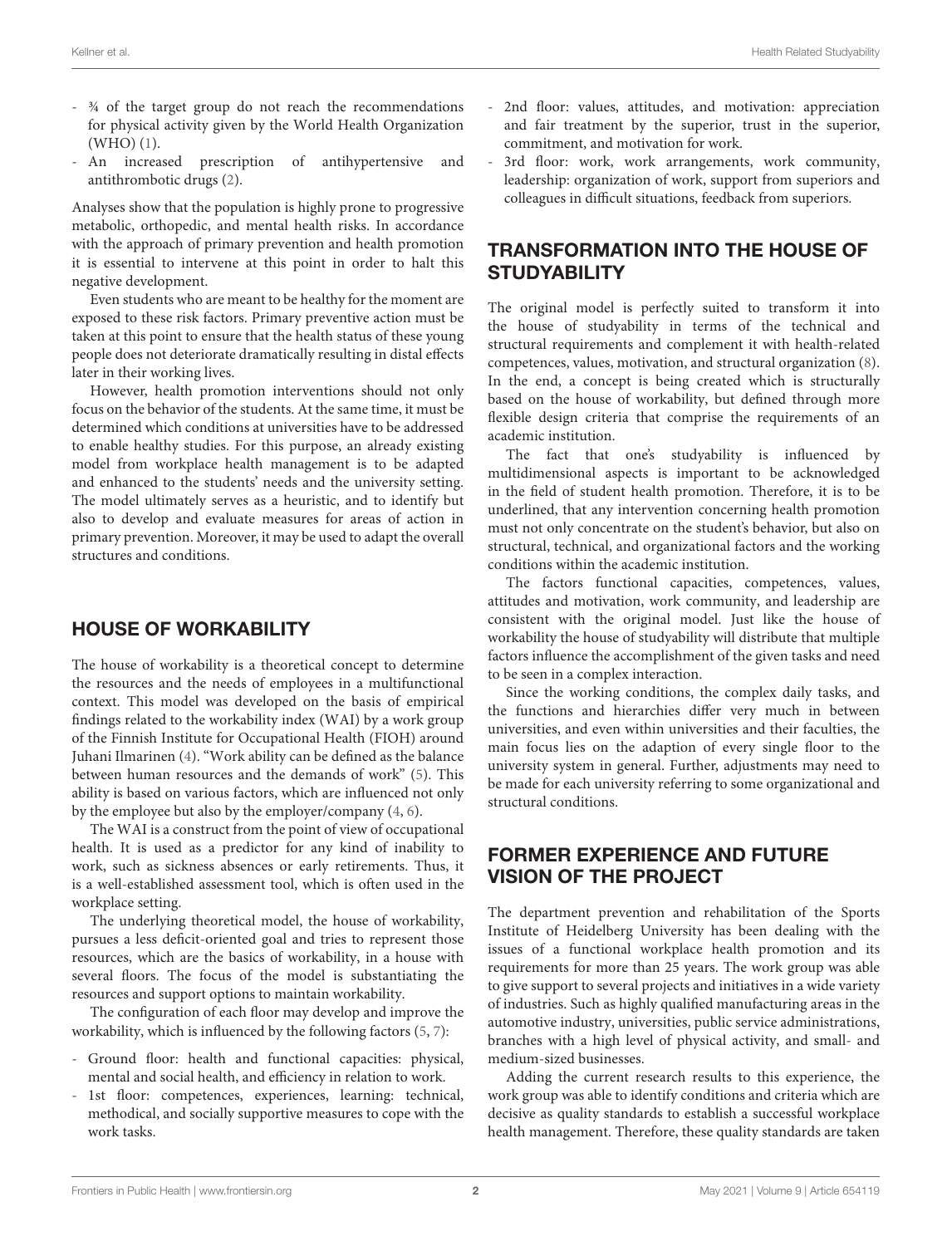into account during the process of the development of the house of studyability.

These are the quality standards mentioned above:

- A situation and needs analysis on a regular basis.
- Any activities and actions will be initiated based on the identified needs.<br>A suitable a
- A suitable and well-established organization and process structure.
- Activities and interventions take place right at the workplace.
- Development and improvement of self-efficacy and health literacy.
- Evaluation and success control on a regular basis.

These criteria not only stand for a way to success but also for the opportunity to act sustainably.

Since requirements and situations in the social life tend to develop dynamically those quality standards and the strategic approach to move forward should be adapted consecutively. Transferring the ground works of health promotion to academic institutions is obvious since the social potential of the future is formed and shaped in these institutions. Students of today may become the leaders of tomorrow and therefore take on responsibilities for their employees in the future. In this everchanging world health promotion is an incredibly important topic, which should be internalized as early as possible.

#### DISCUSSION AND OUTLOOK

Model constructs such as the house of studyability can be used as an orientation in the development of processes and sustainable structures. In the further process, the individual floors of the house of workability will be transferred to the university structures, their functionality will be checked and, if necessary, adapted. For this purpose, we work closely in exchange with the sports institutes of the University of Tübingen and the KIT Karlsruhe and review our results over and over in a critical discussion. In exchange with the working group of the German Network Health Promoting Universities, which is working on a reflection and development tool for the expansion of the health management at universities, further, components of the house of studyability will be added.

The foundation to "furnish" the house has been laid: there are already numerous studies in Germany on the psychosocial health and physical and mental health behavior of students. Instruments for collecting these data are available and are currently being widely used in order to generate a large quantity of data that allows a statement to be made concerning the health situation of students.

However, if one ascends to the higher floors of the building, the data situation becomes thinner. Hardly any survey addresses the competences of students, focuses on the motivation and values that stand between students and those responsible at the university, or questions the organization of work, which has a significant influence on everyday study life. All these factors, however, make a significant contribution to whether a student feels healthy - or not.



<span id="page-2-0"></span>Nevertheless, national and international surveys determine a certain vulnerability of the group of students. As described earlier, many students already suffer from physical as well as mental disorders - others pave the way for later developing serious chronic diseases by sitting too long and by being physically inactive. However, studying healthy does not only mean being free of physical and mental illness at the time of studying. Feeling healthy while studying also means, above all, feeling good while studying. In line with Ilmarinen's view, this includes above all the awareness that the construct of (health-related) study ability is multidimensional. There is much more to a healthy study than physical and mental integrity. In this case, the universally recognized WHO definition of health from 1946 should be cited again: "Health is a state of complete physical, mental and social well-being and not merely the absence of disease or infirmity" [\(9\)](#page-3-8). The well-being mentioned in the WHO's definition of health is one of the most important things to aim for. A successful interaction between the health-related factors of the house of studyability (as in the floors of the house) paves the way to reach this aim. Without physical, mental, and social health, the factors of values, motivation and organization cannot be developed, even so, a flawed health-related value system or health-promoting working conditions imply that the functional capacities cannot be achieved. **[Figure 1](#page-2-0)** depicts the structural model and the interactions between the factors.

In the following work process, the data situation on the floors of the house of studyability is reviewed. With the involvement of the German Network Health Promoting Universities, the analysis can be extended to other universities. The analysis includes a research and review of previous empirically collected data in the following sub-areas of the studyability concept: